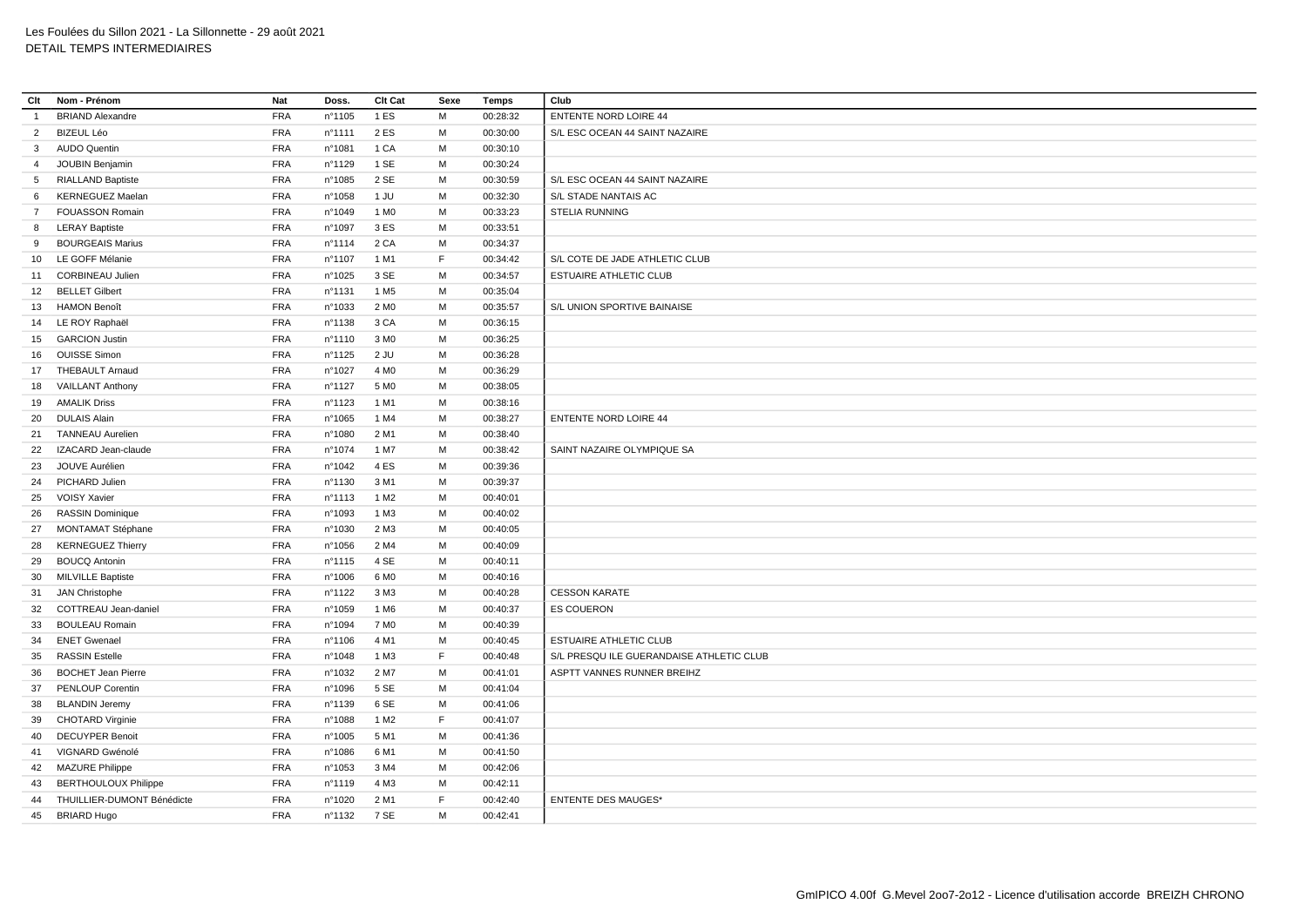| Clt | Nom - Prénom                 | Nat        | Doss.            | Clt Cat           | Sexe | Temps    | Club                                    |
|-----|------------------------------|------------|------------------|-------------------|------|----------|-----------------------------------------|
| 46  | <b>MACE Séverine</b>         | <b>FRA</b> | n°1103           | 2 M <sub>2</sub>  | F.   | 00:42:44 |                                         |
| 47  | <b>AUBERT Oriane</b>         | <b>FRA</b> | n°1140           | 1 ES              | F.   | 00:42:49 |                                         |
| 48  | <b>MARTIN Fabrice</b>        | <b>FRA</b> | n°1118           | 5 M3              | М    | 00:42:50 |                                         |
| 49  | <b>TESSIER Christian</b>     | <b>FRA</b> | n°1089           | 2 M <sub>6</sub>  | M    | 00:43:57 | SAINT NAZAIRE OLYMPIQUE SA              |
| 50  | CARDIN Stéphanie             | <b>FRA</b> | n°1102           | 3 M1              | F.   | 00:44:03 | <b>BEST TRIATHLON</b>                   |
| 51  | <b>GABORIEAU Christophe</b>  | <b>FRA</b> | n°1141           | 7 M1              | M    | 00:44:08 |                                         |
| 52  | <b>CORNALY Jean Claude</b>   | <b>FRA</b> | nº1136           | 2 M <sub>5</sub>  | М    | 00:44:22 |                                         |
| 53  | <b>JARDIN Antoine</b>        | <b>FRA</b> | n°1144           | 8 SE              | M    | 00:44:37 |                                         |
| 54  | <b>BRAUD Beatrice</b>        | <b>FRA</b> | n°1066           | 2 M3              | F.   | 00:44:55 | ENTENTE ATHLETIQUE CLUB CASTELBRIANTAIS |
| 55  | <b>PIAU Patrick</b>          | <b>FRA</b> | n°1075           | 3 M <sub>5</sub>  | M    | 00:44:55 | S/L AC ST BREVIN                        |
| 56  | VERGARA Jocelyne             | <b>FRA</b> | n°1078           | 1 M <sub>5</sub>  | F    | 00:44:55 | S/L AC ST BREVIN                        |
| 57  | <b>BELLIOT Regis</b>         | <b>FRA</b> | n°1068           | 6 M3              | M    | 00:45:04 | SAINT NAZAIRE OLYMPIQUE SA              |
| 58  | VIOLIN Régis                 | <b>FRA</b> | n°1038           | 8 M1              | M    | 00:45:20 |                                         |
| 59  | ROQUELAURE Marie             | <b>FRA</b> | n°1073           | 3 M <sub>2</sub>  | F.   | 00:45:29 | TRIATHLON COTE D AMOUR                  |
| 60  | JOUSSET Laurent              | <b>FRA</b> | n°1143           | 9 M1              | М    | 00:45:37 |                                         |
| 61  | <b>ALEXANDRE Ludmila</b>     | <b>FRA</b> | nº1121           | 1 M <sub>0</sub>  | F    | 00:45:42 | S/L COTE DE JADE ATHLETIC CLUB          |
| 62  | <b>VOREUX Bruno</b>          | <b>FRA</b> | n°1061           | 4 M <sub>5</sub>  | M    | 00:45:44 | <b>AST VITRY</b>                        |
| 63  | <b>BELLIOT Regis</b>         | <b>FRA</b> | nº1120           | 7 M3              | М    | 00:46:06 |                                         |
| 64  | <b>HEBERT Pascal</b>         | <b>FRA</b> | n°1087           | 8 M3              | М    | 00:46:12 |                                         |
| 65  | CACHELEUX Grégory            | <b>FRA</b> | n°1071           | 2 M <sub>2</sub>  | М    | 00:46:14 |                                         |
| 66  | <b>THOBIE Pascal</b>         | <b>FRA</b> | n°1040           | 9 M3              | M    | 00:46:24 |                                         |
| 67  | JULIEN Lola                  | <b>FRA</b> | $n^{\circ}$ 1126 | 1 JU              | F.   | 00:46:26 |                                         |
| 68  | <b>RAMBAUD Clement</b>       | <b>FRA</b> | nº1101           | 8 M <sub>0</sub>  | M    | 00:46:46 |                                         |
| 69  | <b>HOURDIN Yann</b>          | <b>FRA</b> | n°1001           | 10 M3             | М    | 00:46:58 |                                         |
|     | 70 NIZET Marine              | <b>FRA</b> | nº1134           | 1 SE              | E    | 00:46:58 |                                         |
|     | 71 VIAUD Bertrand            | <b>FRA</b> | n°1112           | 4 M4              | М    | 00:47:00 |                                         |
|     | 72 LOQUET Raphael            | <b>FRA</b> | $n^{\circ}$ 1124 | 5 M <sub>5</sub>  | M    | 00:47:11 |                                         |
| 73  | <b>KERMORVANT Thierry</b>    | <b>FRA</b> | n°1079           | 3 M <sub>6</sub>  | м    | 00:47:13 |                                         |
| 74  | <b>CROZIER Mathieu</b>       | <b>FRA</b> | n°1052           | 10 M1             | М    | 00:47:22 |                                         |
|     | 75 CREPELLIERE Arnaud        | <b>FRA</b> | n°1031           | 11 M1             | M    | 00:47:27 |                                         |
| 76  | <b>HIMMELSPACH Charlotte</b> | <b>FRA</b> | n°1044           | 4 M1              | F.   | 00:47:30 |                                         |
|     | 77 LANOE Nathalie            | <b>FRA</b> | n°1037           | 3 M3              | F    | 00:47:31 | S/L ESCO 44 MISSILLAC                   |
| 78  | <b>BERTHO Samuel</b>         | <b>FRA</b> | n°1095           | 3 M <sub>2</sub>  | м    | 00:47:41 |                                         |
| 79  | <b>VERGER Cedric</b>         | <b>FRA</b> | n°1092           | 9 SE              | M    | 00:47:46 |                                         |
| 80  | <b>VIAL Gerard</b>           | <b>FRA</b> | nº1028           | 11 M3             | M    | 00:48:15 | ASC CORMARIS TRIATHLON ATHLETISME       |
| 81  | <b>MONOT Marlyse</b>         | <b>FRA</b> | n°1057           | 4 M3              | F.   | 00:48:18 |                                         |
| 82  | OLIVAUD Nicolas              | <b>FRA</b> | nº1104           | 9 M <sub>0</sub>  | М    | 00:48:44 |                                         |
| 83  | <b>LESEVE Maud</b>           | <b>FRA</b> | n°1010           | 5 M1              | E    | 00:49:14 | <b>ESTUAIRE ATHLETIC CLUB</b>           |
| 84  | LE DOZE Cedric               | <b>FRA</b> | n°1019           | 12 M1             | М    | 00:49:23 |                                         |
| 85  | <b>BOMME</b> Émilie          | <b>FRA</b> | n°1091           | 2 M <sub>0</sub>  | F.   | 00:49:55 |                                         |
| 86  | <b>BOUYER David</b>          | <b>FRA</b> | n°1083           | 10 M <sub>0</sub> | М    | 00:50:03 | <b>COURIR EN BRIERE</b>                 |
| 87  | <b>BREDOUX Anthony</b>       | <b>FRA</b> | n°1082           | 13 M1             | M    | 00:50:03 |                                         |
| 88  | <b>FRANCOIS Denis</b>        | <b>FRA</b> | nº1117           | 4 M <sub>6</sub>  | M    | 00:50:14 |                                         |
| 89  | <b>ALLIOT Christophe</b>     | <b>FRA</b> | n°1070           | 4 M <sub>2</sub>  | M    | 00:50:15 |                                         |
|     | 90 PEIGNE Emmanuelle         | <b>FRA</b> | n°1135           | 2 SE              | E    | 00:50:38 | ENTENTE ATHLETIQUE CLUB CASTELBRIANTAIS |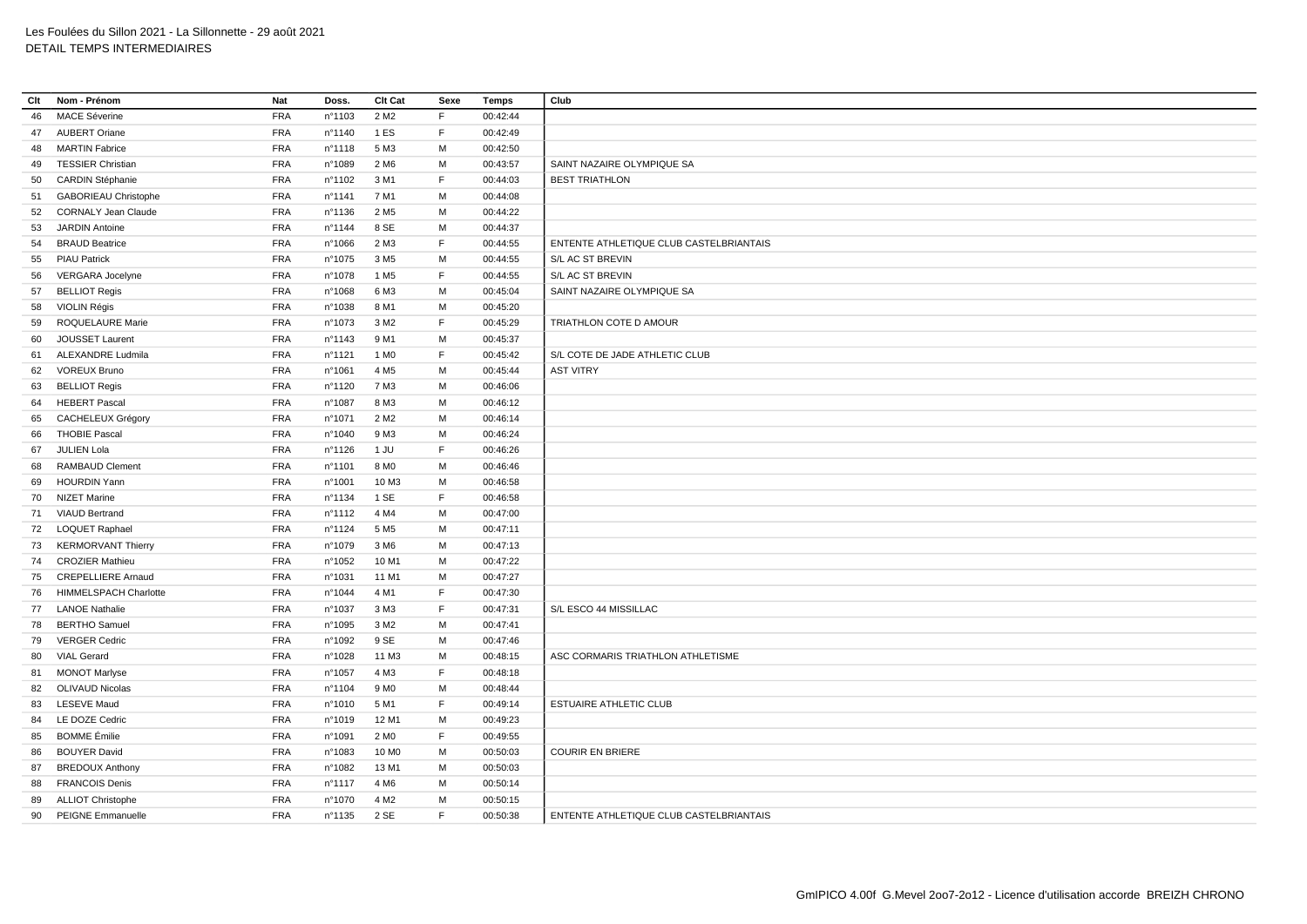## Les Foulées du Sillon 2021 - La Sillonnette - 29 août 2021 DETAIL TEMPS INTERMEDIAIRES

| Clt | Nom - Prénom                                     | Nat                      | Doss.           | Clt Cat                  | Sexe        | <b>Temps</b>         | Club                              |
|-----|--------------------------------------------------|--------------------------|-----------------|--------------------------|-------------|----------------------|-----------------------------------|
| 91  | <b>GIRAUD Pierre</b>                             | <b>FRA</b>               | n°1099          | 11 M <sub>0</sub>        | M           | 00:51:07             |                                   |
| 92  | <b>GERAY Marie-pierre</b>                        | <b>FRA</b>               | n°1076          | 2 M <sub>5</sub>         | F.          | 00:51:23             |                                   |
| 93  | <b>GERAY Julia</b>                               | <b>FRA</b>               | n°1100          | 3 SE                     | F.          | 00:51:23             |                                   |
| 94  | ROUX Cindy                                       | <b>FRA</b>               | n°1098          | 3 M <sub>0</sub>         | F           | 00:51:43             |                                   |
| 95  | LEFEUVRE Arnaud                                  | <b>FRA</b>               | n°1051          | 14 M1                    | M           | 00:52:08             | ASC CORMARIS TRIATHLON ATHLETISME |
| 96  | ROPERO Cynthia                                   | FRA                      | n°1047          | 4 M <sub>0</sub>         | $\mathsf F$ | 00:52:09             |                                   |
| 97  | <b>PEDRON Bertrand</b>                           | <b>FRA</b>               | n°1077          | 6 M <sub>5</sub>         | M           | 00:52:38             | S/L AC ST BREVIN                  |
| 98  | <b>MADELINE Gerard</b>                           | FRA                      | n°1016          | 5 M4                     | M           | 00:52:41             |                                   |
| 99  | <b>BLANCHO Nancy</b>                             | <b>FRA</b>               | n°1067          | 6 M1                     | F           | 00:52:51             | SAINT NAZAIRE OLYMPIQUE SA        |
|     | 100 MOLLIER Francis                              | <b>FRA</b>               | nº1034          | 7 M <sub>5</sub>         | M           | 00:52:58             |                                   |
| 101 | <b>LE BRUN Virginie</b>                          | <b>FRA</b>               | n°1018          | 7 M1                     | F.          | 00:53:41             |                                   |
|     | 102 PAILLARD Lionel                              | <b>FRA</b>               | $n^{\circ}1045$ | 12 M3                    | M           | 00:53:43             | SAINT NAZAIRE OLYMPIQUE SA        |
| 103 | <b>DANTEC Christine</b>                          | <b>FRA</b>               | n°1064          | 5 M3                     | F.          | 00:53:53             |                                   |
|     | 104 PERRAUDEAU Franck                            | <b>FRA</b>               | n°1035          | 13 M3                    | М           | 00:54:10             |                                   |
|     | 105 THEBAUD Julie                                | <b>FRA</b>               | n°1009          | 5 M <sub>0</sub>         | F.          | 00:54:17             |                                   |
|     | 106 MALATRAY Céline                              | <b>FRA</b>               | n°1011          | 6 M <sub>0</sub>         | F           | 00:54:17             |                                   |
|     | 107 CHATELLIER Jonathan                          | <b>FRA</b>               | n°1041          | 10 SE                    | M           | 00:54:24             |                                   |
|     | 108 MENUET Julien                                | FRA                      | n°1017          | 11 SE                    | M           | 00:54:26             |                                   |
| 109 | QUINQUIS Marie-laure                             | <b>FRA</b>               | nº1133          | 4 M <sub>2</sub>         | F.          | 00:54:51             |                                   |
|     | 110 MARBAUD Vincent                              | <b>FRA</b>               | n°1090          | 12 M <sub>0</sub>        | M           | 00:54:59             |                                   |
|     | 111 TACHER Jeremy                                | <b>FRA</b>               | n°1046          | 13 MO                    | м           | 00:55:13             |                                   |
|     | 112 HAULTECOEUR Emeline                          | FRA                      | n°1072          | 7 M <sub>0</sub>         | F.          | 00:55:42             |                                   |
|     | 113 JAROS Arkadiusz                              | <b>POL</b>               | nº1137          | 8 M <sub>5</sub>         | M           | 00:56:02             |                                   |
|     | 114 HALLIEN Marine                               | <b>FRA</b>               | n°1050          | 2 ES                     | F           | 00:56:25             | S/L ESCO 44 MISSILLAC             |
|     | 115 HOURDIN Claire                               | <b>FRA</b>               | n°1023          | 6 M3                     | F           | 00:56:58             |                                   |
|     | 116 NOUAILLE Valerie                             | <b>FRA</b>               | n°1060          | 8 M <sub>0</sub>         | F           | 00:57:00             |                                   |
| 117 | <b>BOURGOUIN Natacha</b>                         | <b>FRA</b>               | n°1054          | 8 M1                     | $\mathsf F$ | 00:57:00             |                                   |
|     | 118 ROCHEREAU-PRAUD Annie                        | <b>FRA</b>               | n°1055          | 7 M3                     | F.          | 00:57:00             |                                   |
|     | 119 NOBLET Aurélien                              | <b>FRA</b>               | n°1013          | 14 M <sub>0</sub>        | M           | 00:57:06             |                                   |
| 120 | MARTEAU Alexandra                                | <b>FRA</b>               | n°1069          | 4 SE                     | F.          | 00:57:21             |                                   |
|     | 121 TESSIER Céline                               | <b>FRA</b>               | nº1128          | 9 M1                     | E           | 00:57:31             |                                   |
| 122 | <b>KERGOAT Lowenn</b>                            | <b>FRA</b>               | n°1108          | 1 CA                     | F.          | 00:57:42             | S/L STADE NANTAIS AC              |
|     | 123 POUZIN Margaux                               | <b>FRA</b>               | nº1109          | 5 SE                     | F           | 00:57:43             |                                   |
|     | 124 PENSIVY Myriam                               | <b>FRA</b>               | n°1024          | 5 M <sub>2</sub>         | F           | 00:57:52             |                                   |
|     | 125 GUITON Agathe                                | <b>FRA</b>               | n°1004          | 6 SE                     | F           | 00:58:08             |                                   |
|     | 126 GUITON Mikaël                                | <b>FRA</b>               | n°1003          | 12 SE                    | M           | 00:58:08             |                                   |
|     | 127 GOYER Samuel                                 | <b>FRA</b>               | n°1007          | 5 M <sub>2</sub>         | M           | 00:58:56             |                                   |
| 128 | <b>BLANCHO Maryse</b>                            | <b>FRA</b>               | n°1063          | 1 M <sub>6</sub>         | F.          | 00:59:17             | SAINT NAZAIRE OLYMPIQUE SA        |
|     |                                                  |                          |                 |                          | F.          |                      |                                   |
| 129 | <b>BOUKHETALA Shirley</b><br>FLAMANT Jean Hubert | <b>FRA</b><br><b>FRA</b> | n°1021          | 6 M2<br>5 M <sub>6</sub> | M           | 01:00:17<br>01:00:17 | <b>BOUKHETALA</b>                 |
| 130 |                                                  |                          | n°1012          |                          | M           |                      |                                   |
|     | 131 MALGOGNE Bryce                               | <b>FRA</b>               | n°1026          | 13 SE                    |             | 01:00:25             |                                   |
|     | 132 MOCQUARD Pierrette                           | <b>FRA</b>               | nº1039          | 2 M <sub>6</sub>         | F           | 01:01:05             |                                   |
| 133 | <b>GARCION Maurice</b>                           | <b>FRA</b>               | n°1084          | 1 M <sub>8</sub>         | M           | 01:03:21             |                                   |
|     | 134 BLANCHO Peggy                                | <b>FRA</b>               | n°1062          | 7 M <sub>2</sub>         | $\mathsf F$ | 01:07:54             | SAINT NAZAIRE OLYMPIQUE SA        |
|     | DNS BELLAVOINE Virginie                          | <b>FRA</b>               | n°1008          | 0 M1                     | F.          | 00:00:00             |                                   |